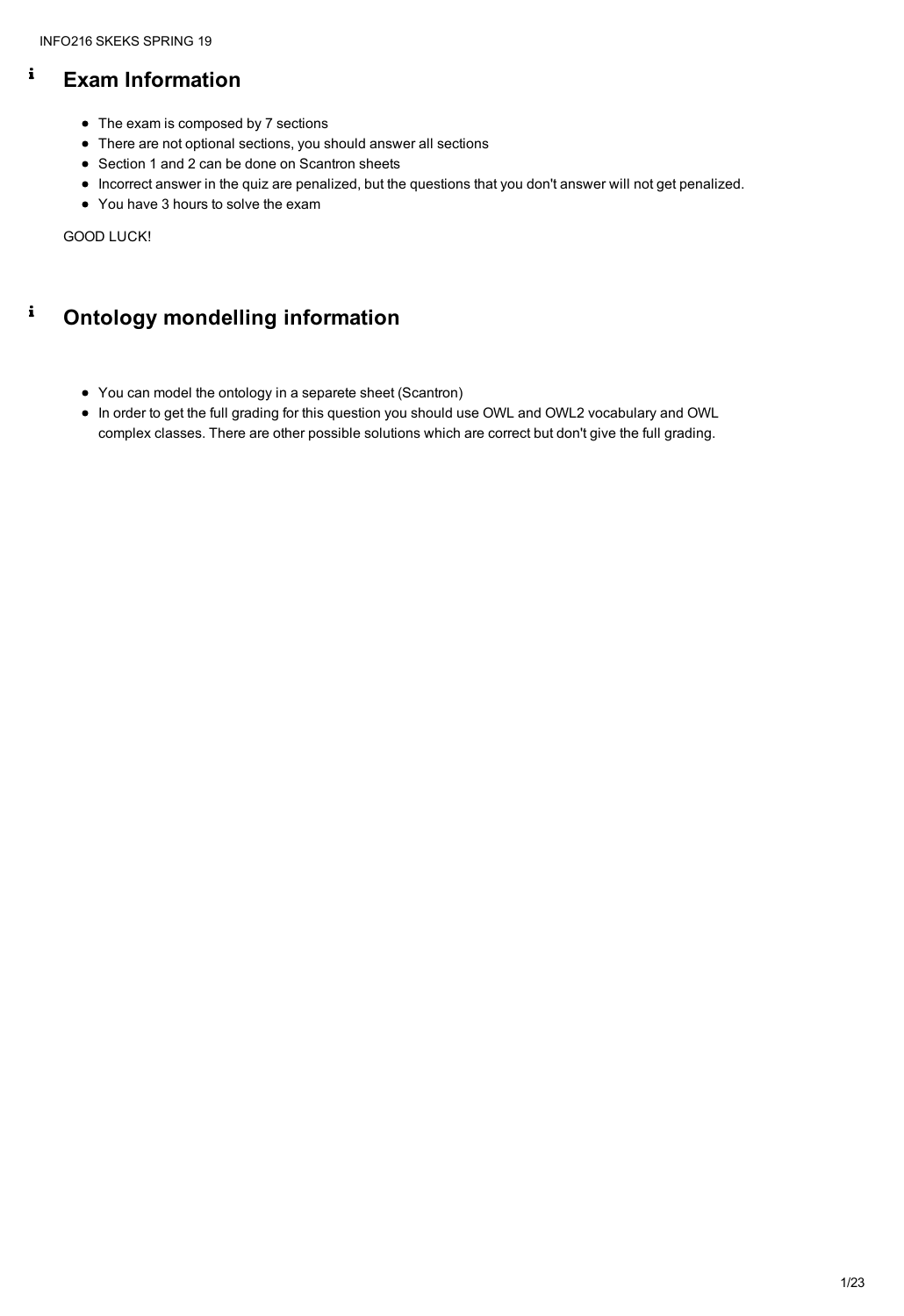## **<sup>1</sup> Ontology modelling**

We need to model an ontology about persons with the following requirements: The Person class is composed by all men and women. A man cannot be at the same time a woman, and a woman cannot be at the same time a man. Any Person can have a child which must be another different person than itself and no two persons can be each others child.

To get the full grading of this exercise, you should use the suitable OWL and OWL2 vocabularies when needed

You can use the following prefixes:

@prefix rdf: <http://www.w3.org/1999/02/22-rdf-syntax-ns#>

@prefix rdfs: <http://www.w3.org/2000/01/rdf-schema#>

@prefix owl: <http://www.w3.org/2002/07/owl#>

@prefix ex: <http://www.example.org/examINFO216# >

You can start your ontology with:



#### **Fill in your answer here**

 $\star$  | B  $I$   $\mathbf{U}$   $\mathbf{x}_z$   $\mathbf{x}^z$  |  $T_x$  |  $\mathbf{U}$   $\mathbf{U}$  |  $\mathbf{U}$   $\mathbf{V}$  |  $\mathbf{V}$   $\mathbf{U}$  |  $\mathbf{V}$  |  $\mathbf{V}$  |  $\mathbf{V}$  |  $\mathbf{V}$  |  $\mathbf{V}$  |  $\mathbf{V}$  |  $\mathbf{V}$  |  $\mathbf{V}$  |  $\mathbf{V}$  |  $\mathbf{V}$ Format

Words: 0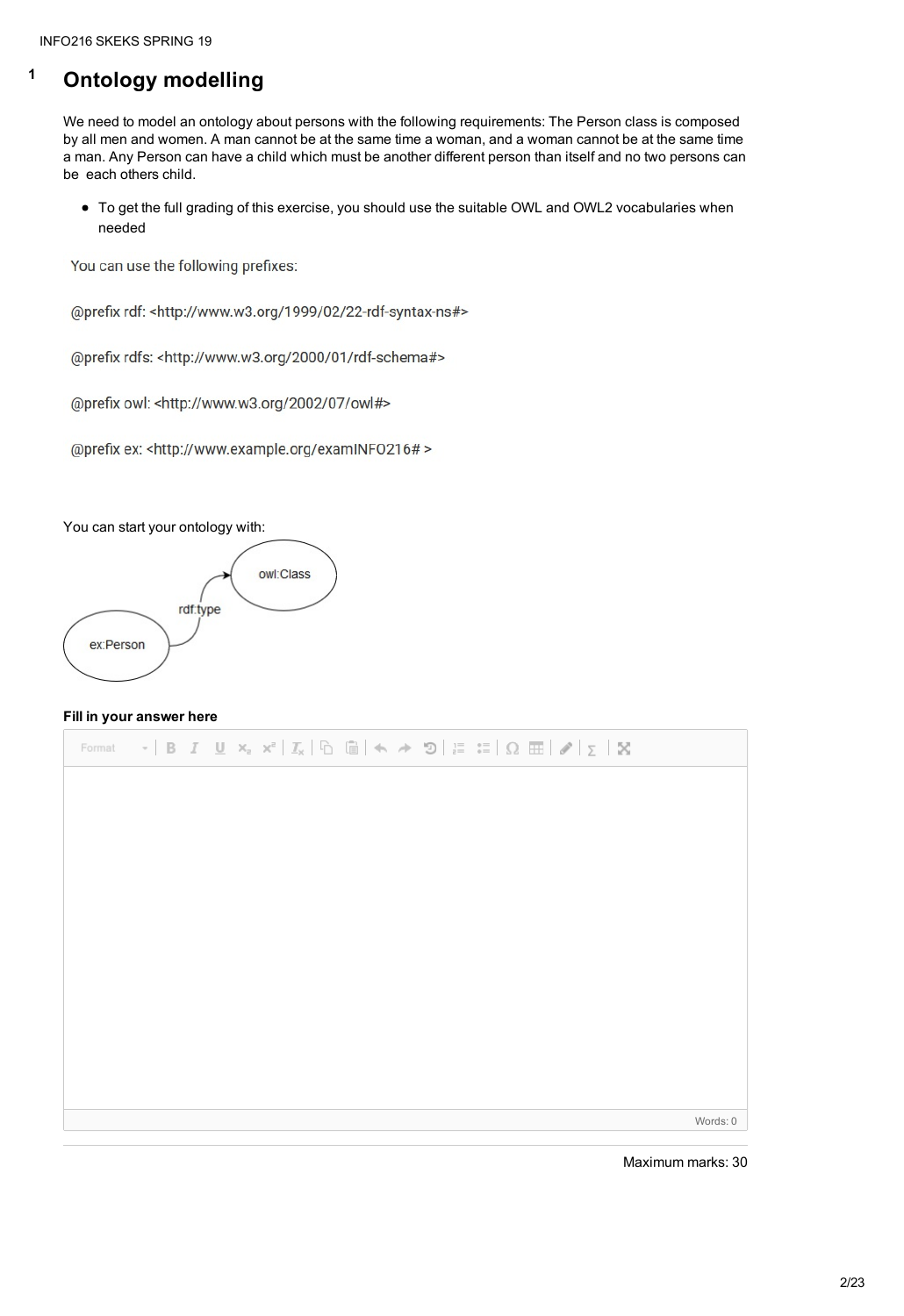#### $\mathbf{i}$ **RDF/XML information**

• You can draw the ontology in a separate sheet (Scantron)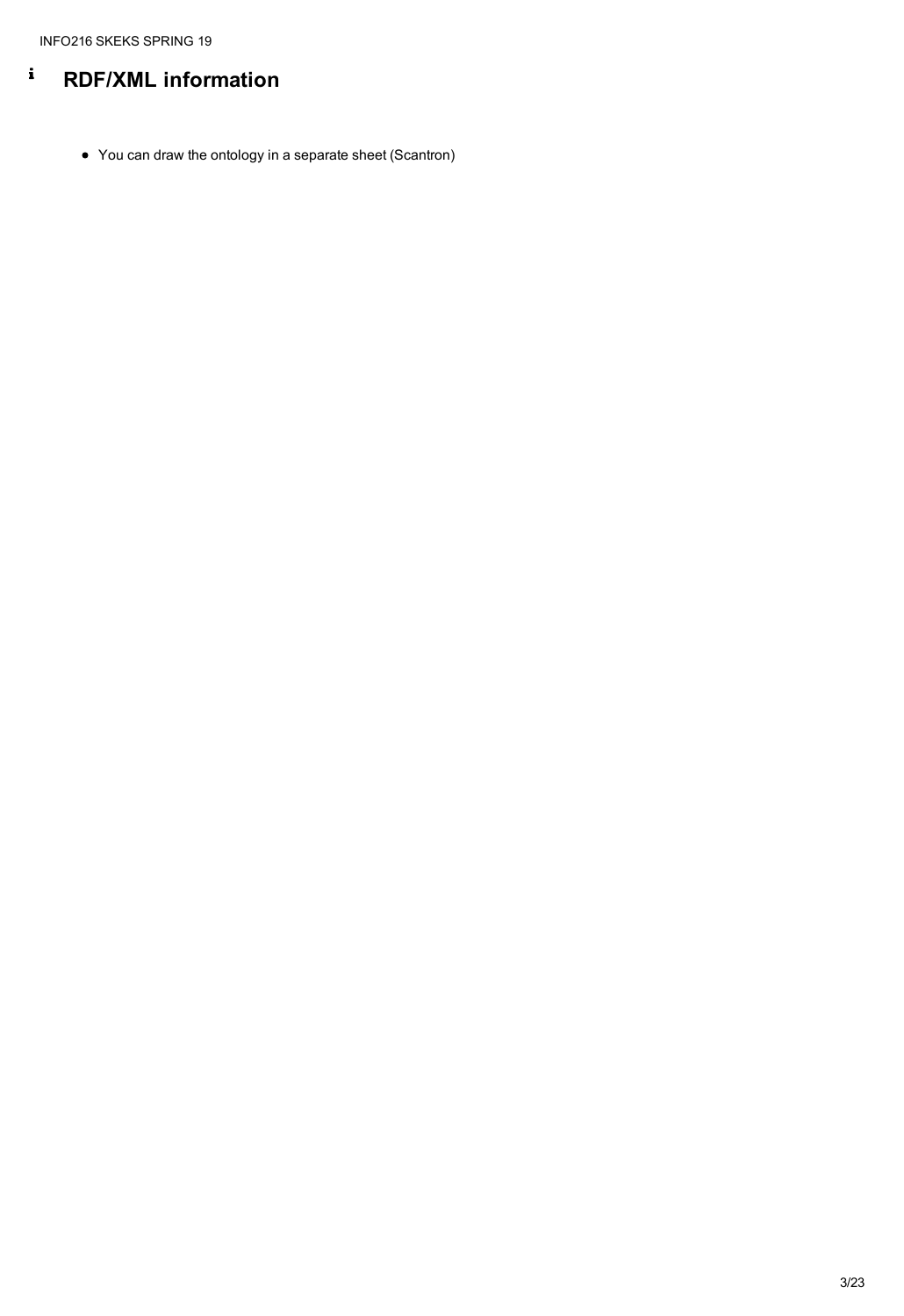## **<sup>2</sup> Draw the output graph of the following RDF/XML data model**

Draw the output graph of the following RDF/XML data model:

```
<?xml version="1.0"?>
<rdf:RDF
   xmlns:rdf="http://www.w3.org/1999/02/22-rdf-syntax-ns#"
   xmlns:uib="http://www.example.org/foo/uib#">
    <rdf:Description rdf:about="http://www.example.org/foo/uib#Trude">
        <uib:workplace>
            <rdf:Description rdf:about="http://www.example.org/foo/uib#SVF">
                <uib:belongs to>
                    <rdf:Description rdf:about="http://www.example.org/foo/uib#UiB"/>
                </uib:belongs to>
            </rdf:Description>
        </uib:workplace>
        <uib:workplace>
            <rdf:Description rdf:about="http://www.example.org/foo/uib#MCB">
                <uib:belongs to>
                    <rdf:Description rdf:about="http://www.example.org/foo/uib#UiB"/>
                </uib:belongs to>
            </rdf:Description>
        </uib:workplace>
    </rdf:Description>
    <rdf:Description rdf:about="http://www.example.org/foo/uib#Marie">
        <uib:workplace>
            <rdf:Description rdf:about="http://www.example.org/foo/uib#SVF"/>
        </uib:workplace>
    </rdf:Description>
    <rdf:Description rdf:about="http://www.example.org/foo/uib#UiB">
        <uib:has faculty>
            <rdf:Description rdf:about="http://www.example.org/foo/uib#SVF"/>
       </uib:has faculty>
    </rdf:Description>
    <rdf:Description rdf:about="http://www.example.org/foo/uib#Marie">
        <uib:salary rdf:parseType="Resource">
            <uib:quantity rdf:datatype="http://www.w3.org/2001/XMLSchema#int">400000</uib:quantity>
            <uib:period>
                <rdf:Description rdf:about="http://www.example.org/foo/uib#Annualy"/>
            </uib:period>
        </uib:salary>
    </rdf:Description>
\langle/rdf:RDF>
```
#### **Fill in your answer here**

| Format $\cdot$   B $I$ U $\mathsf{x}_z$ $\mathsf{x}^z$   $\mathcal{I}_\mathsf{x}$   $\odot$   $\odot$   $\mathsf{A} \rightarrow \mathsf{D}$   $\mathsf{I} \equiv \mathsf{I} \equiv$   $\Omega \equiv$   $\mathscr{D}$   $\mathsf{I}_\mathsf{X}$   $\mathsf{X}$ |  |  |  |  |  |  |  |  |  |  |  |  |  |  |  |  |  |  |  |
|----------------------------------------------------------------------------------------------------------------------------------------------------------------------------------------------------------------------------------------------------------------|--|--|--|--|--|--|--|--|--|--|--|--|--|--|--|--|--|--|--|
|----------------------------------------------------------------------------------------------------------------------------------------------------------------------------------------------------------------------------------------------------------------|--|--|--|--|--|--|--|--|--|--|--|--|--|--|--|--|--|--|--|

Words: 0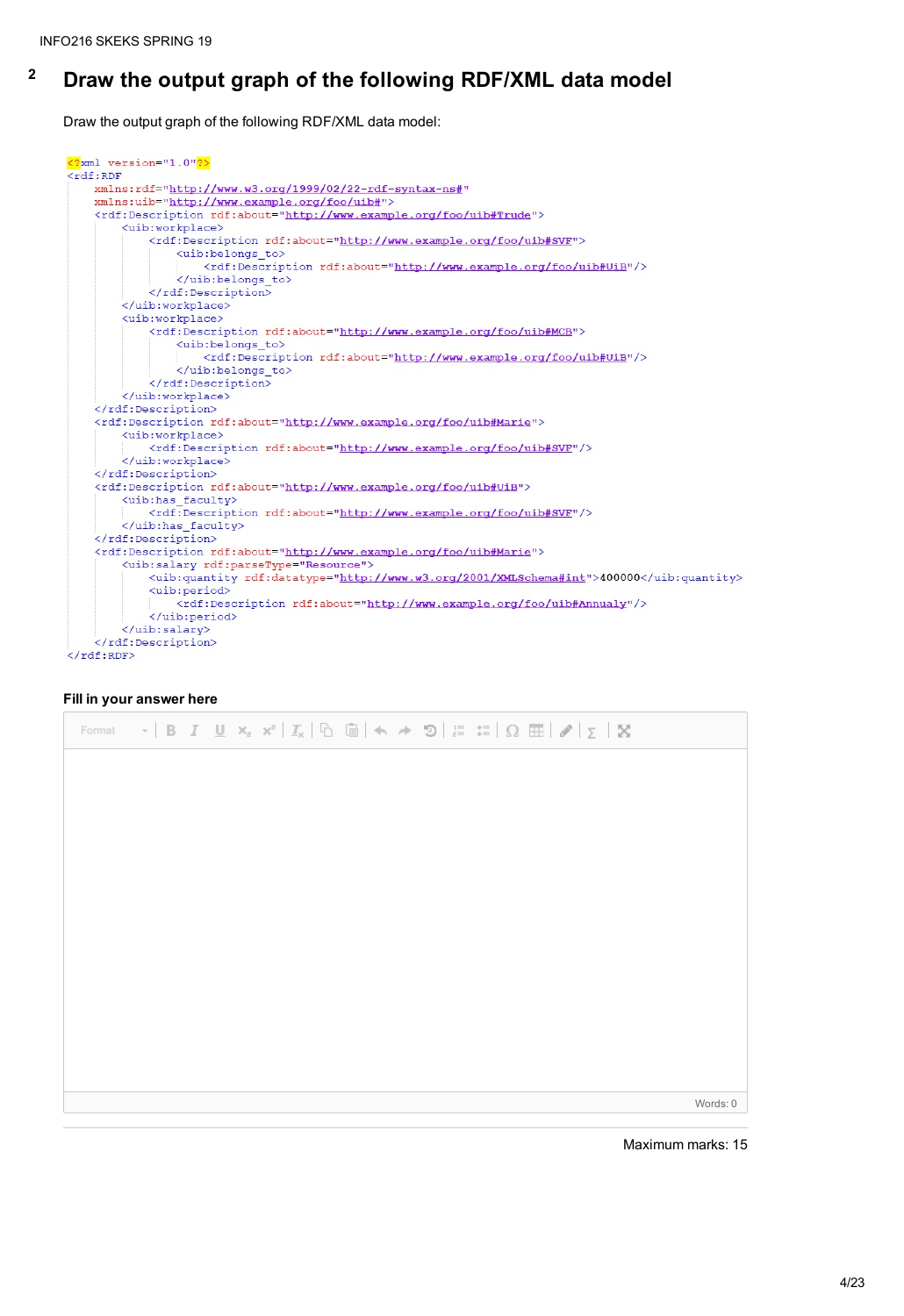# **<sup>3</sup> Write the triples from the following ontology, taking into consideration the data type when needed**

Write the triples (subject predicate object) from the following ontology, taking into consideration the data type when needed (you can make a table for that) :

You can use the prefix xsd for http://www.w3.org/2001/XMLSchema#



#### **Fill in your answer here**

| Format $\mathbf{v}$   B $I$ U $\mathbf{x}_z$ $\mathbf{x}^z$   $\mathcal{I}_x$   $\odot$   $\odot$   $\mathbf{w}$ $\mathbf{w}$   $\mathbf{v}$   $\mathbf{x}_z$   $\mathbf{x}_z$   $\mathcal{I}_x$   $\odot$   $\odot$   $\mathbf{w}$   $\mathbf{w}$   $\mathbf{x}_z$   $\mathbf{x}_z$   $\mathbf{x}_z$   $\mathbf{w}$ |
|----------------------------------------------------------------------------------------------------------------------------------------------------------------------------------------------------------------------------------------------------------------------------------------------------------------------|
|                                                                                                                                                                                                                                                                                                                      |
|                                                                                                                                                                                                                                                                                                                      |
|                                                                                                                                                                                                                                                                                                                      |
|                                                                                                                                                                                                                                                                                                                      |
|                                                                                                                                                                                                                                                                                                                      |
|                                                                                                                                                                                                                                                                                                                      |
|                                                                                                                                                                                                                                                                                                                      |
|                                                                                                                                                                                                                                                                                                                      |

Words: 0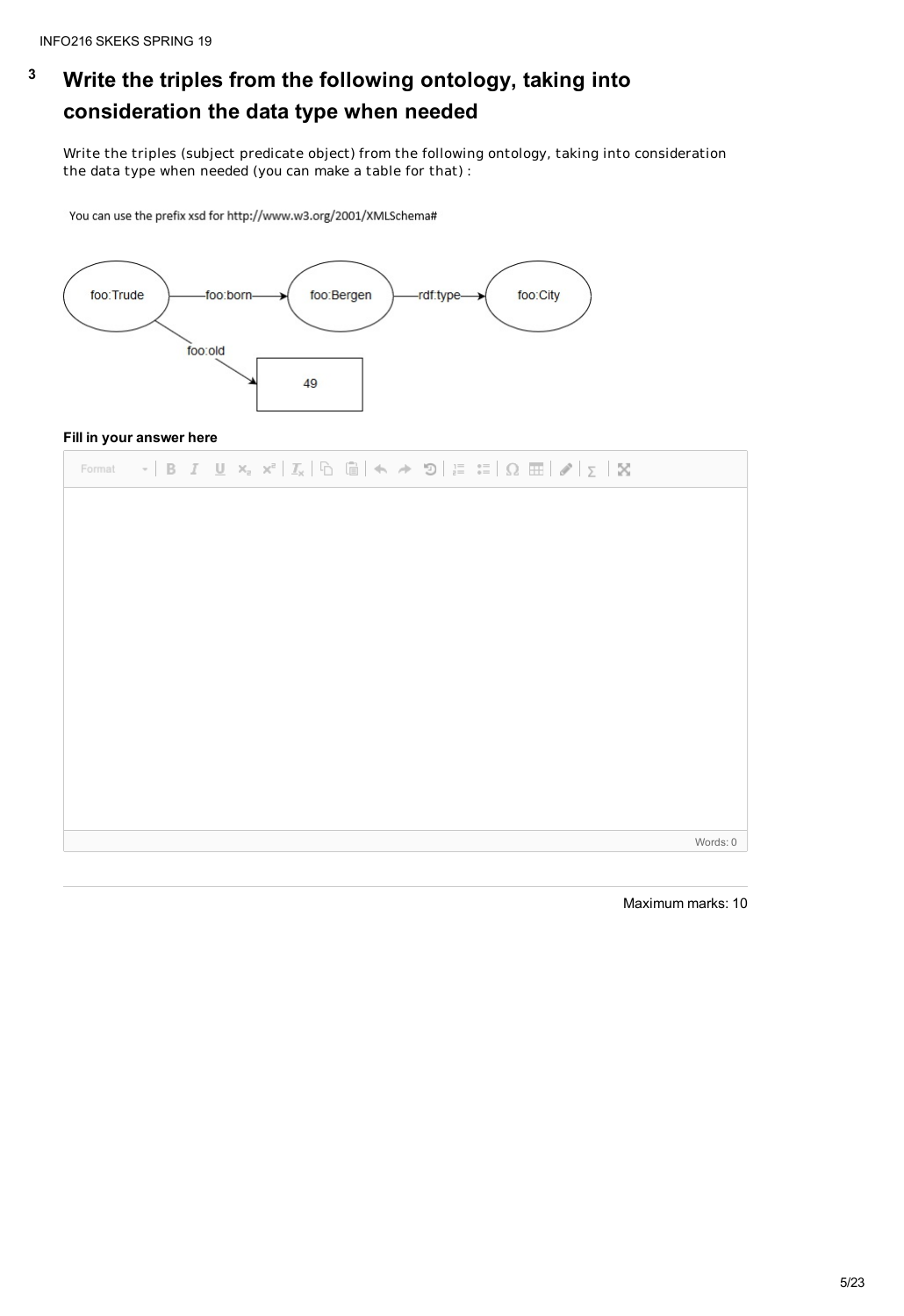## **<sup>4</sup> Represent in TURTLE notation the following ontology**

Represent in TURTLE notation the following ontology:

@prefix rdf: <http://www.w3.org/1999/02/22-rdf-syntax-ns#>.

@prefix foo: <http://www.example.org/foo#>.



#### **Fill in your answer here**



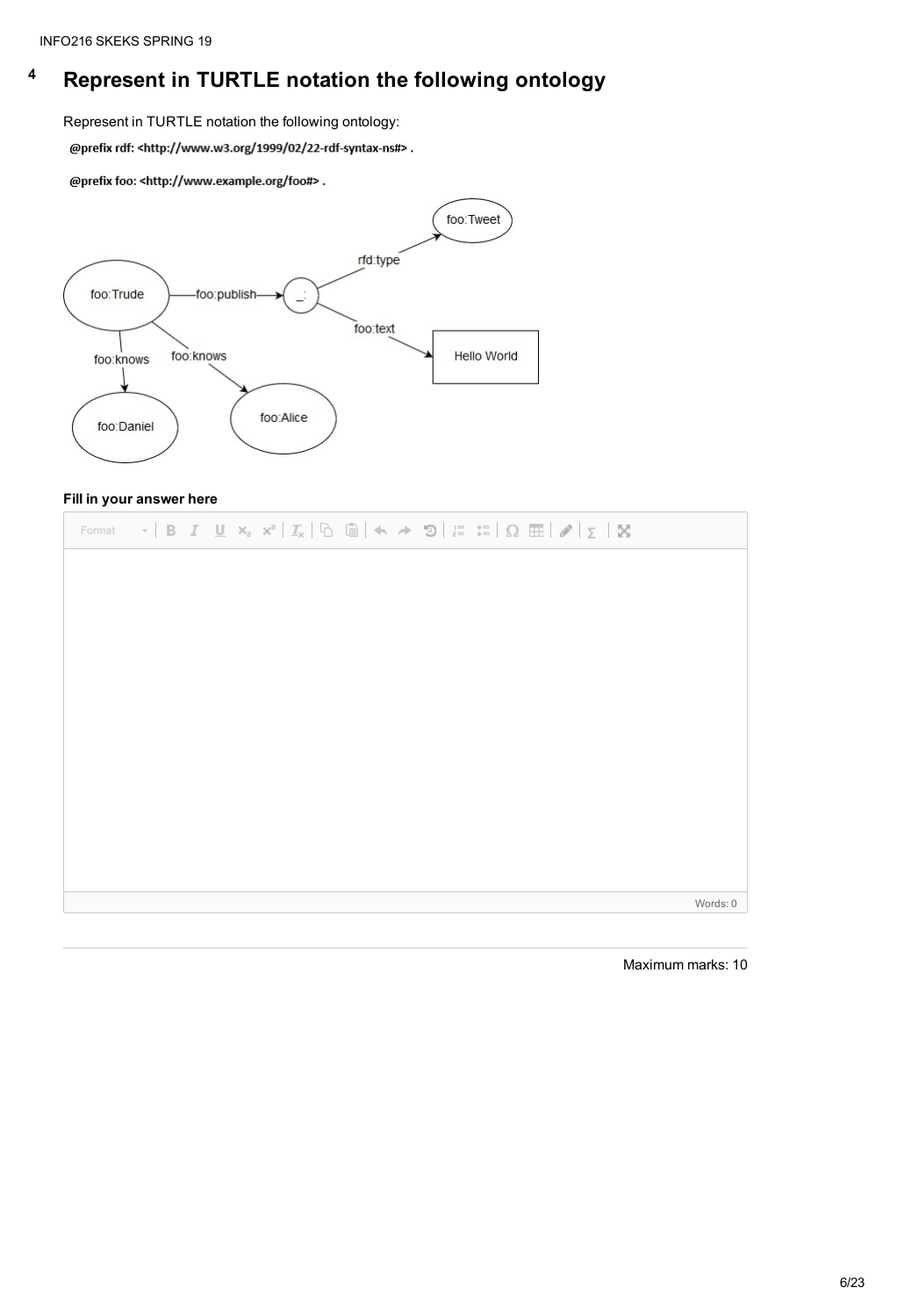## **<sup>5</sup> Transform the following JSON-LD into its expansion form**

```
₹
  "@context": {
  "name": "http://xmlns.com/foaf/0.1/name",
  "birthPlace": {
    "@id": "https://schema.org/birthPlace",
    "@type": "https://schema.org/Place"
  ł
},
  "@id": "https://www.wikidata.org/wiki/Q80621",
  "name": "Edvard Grieg",
  "birthPlace": {"@id":http://dbpedia.org/resource/Bergen"}
}
```
Transform the following JSON-LD into its expansion form:

#### $\mathbf i$ **Use the Manchester OWL-syntax to represent the following assertions**

#### **Fill in your answer here**

Maximum marks: 5

Use the Manchester OWL-syntax to represent the following assertions:



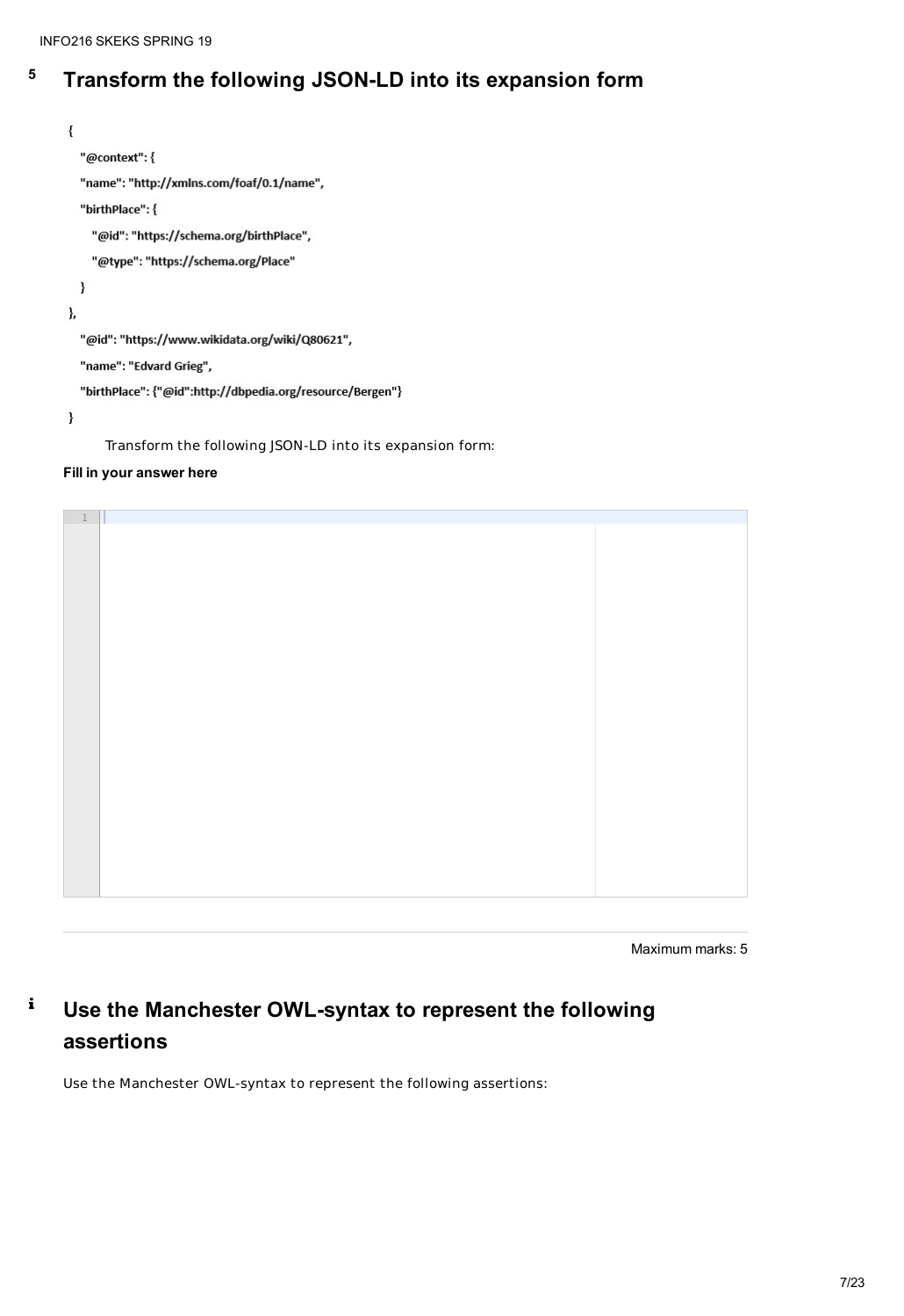### **<sup>6</sup> A Teaching Assistant is both student and teacher**

A Teaching Assistant is both student and teacher

#### **Fill in your answer here**

Maximum marks: 2

### **<sup>7</sup> A Single person is a person which has not a relationship**

A Single person is a person which doesn't have a relationship

#### **Fill in your answer here**

Maximum marks: 2

### **<sup>8</sup> A Big Family is a family that has 3 childrens or more**

A Big Family is a family that has 3 children or more.

**Fill in your answer here**

Maximum marks: 2

## **<sup>9</sup> A passed course is a course that has all its assignments passed**

A passed course is a course that has all its assignments passed

**Fill in your answer here**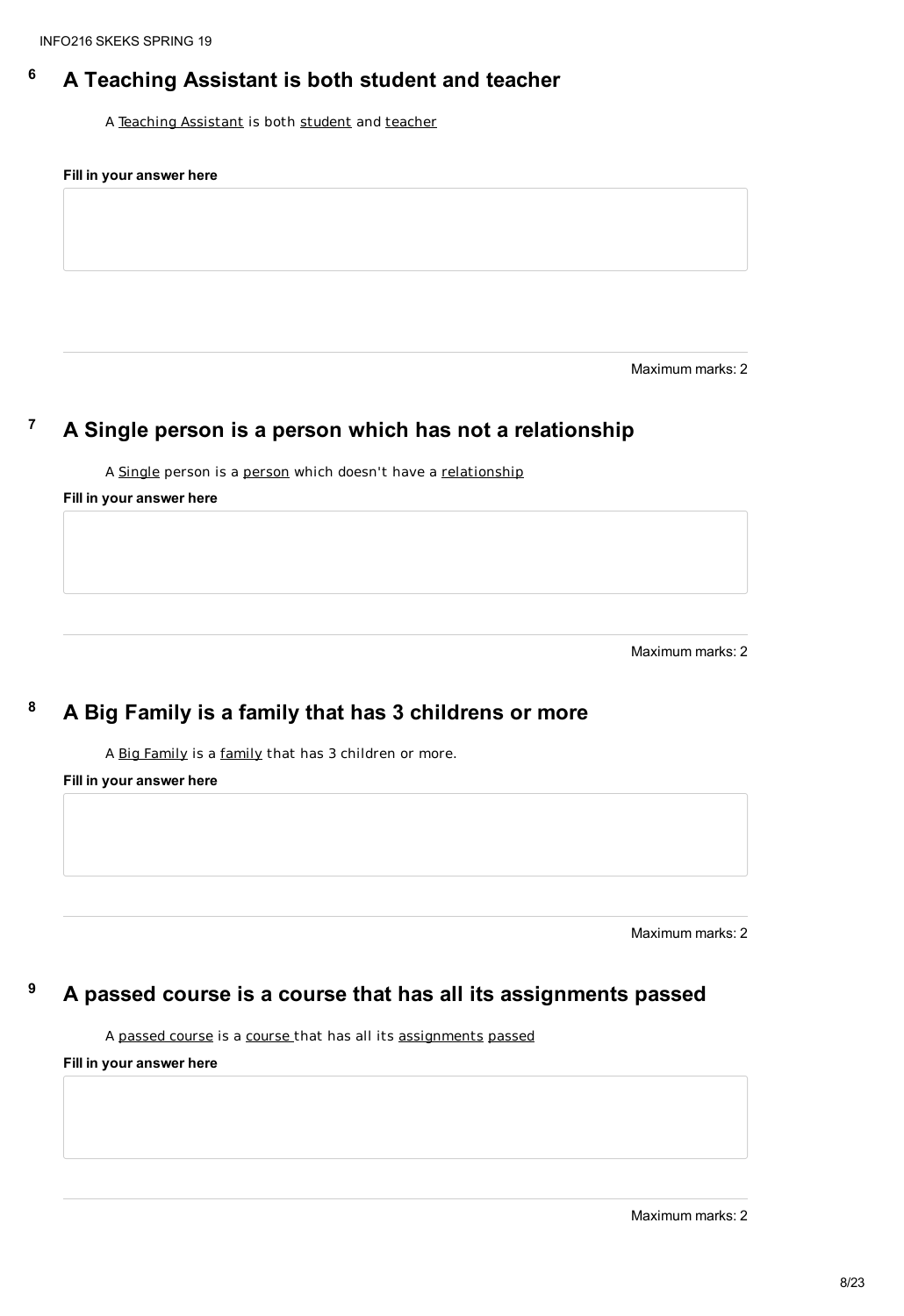### **<sup>10</sup> A kitten is a cat which is the baby of a cat**

A kitten is a cat which is the baby of a cat.

#### $\mathbf{i}$ **Information about the Quiz**

#### **Fill in your answer here**

Maximum marks: 2

- The Quiz is composed by 40 questions
- You don't need to answer all the questions
- $\bullet \ \ \textsf{\texttt{Each incorrect} }$  answer is penalized by  $-\left( questionValue * \frac{1}{numberOfOptions 1}\right)$
- The questions you don't answer are not penalized
- **There is only one correct answer**
- Most of the questions have 3 options, exept some of them which have only 2 options
- There is a few group of questions where you have to choose the incorrect answer (it is stated in the question).

#### **<sup>11</sup> Who is the inventor of the World Wide Web?**

Who is the inventor of the World Wide Web? **Select one alternative:**

**C** Steve Wozniak

Timothy John Berners-Lee

- 
- John von Neumann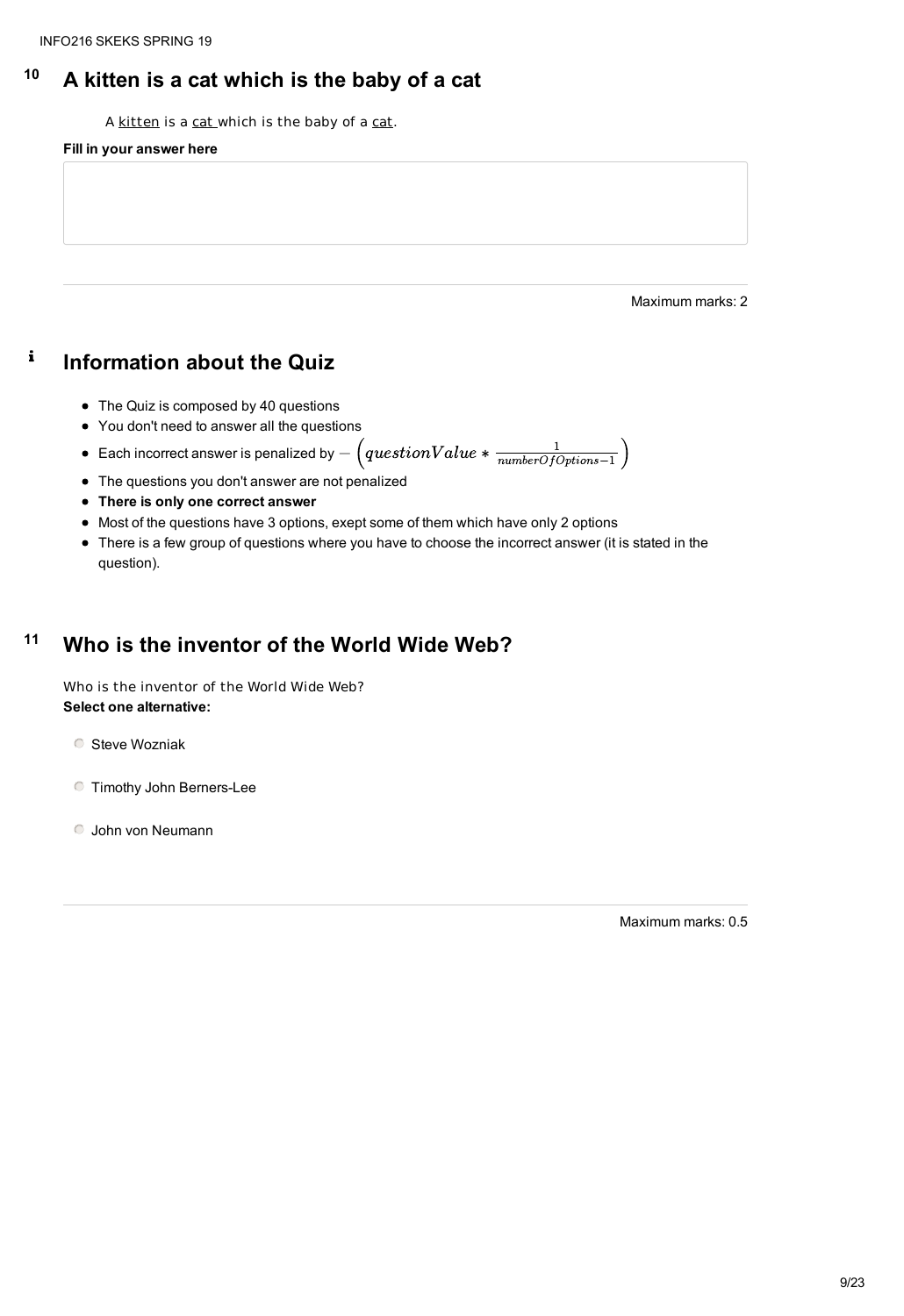### **<sup>12</sup> What does AAA stand for?**

What does **AAA** stand for? **Select one alternative:**

anyone can add anything about any topic

anyone can say anything about any topic

anyone can link anything about any topic

Maximum marks: 0.5

#### **<sup>13</sup> What does the Nonunique Naming Assumption mean?**

What does the Nonunique Naming Assumption mean? **Select one alternative:**

The same Web resource is always referred to using the same name by different people.

We have to assume that some Web resource might be referred to using different names by different people.

URI cannot be used for referring to Web resources.

Maximum marks: 0.5

#### **<sup>14</sup> According to the Open world assumption. Can we draw**

# **conclusions that rely on assuming that the information available at any one point is all the information available?**

According to the Open world assumption. Can we draw conclusions that rely on assuming that the information available at any one point is all the information available?

#### **Select one alternative:**

Dependent on the sources: if they are trusted sources, then we can draw conclusions

 $\bullet$  No, we may not.

Yes, if we use the information available at that point.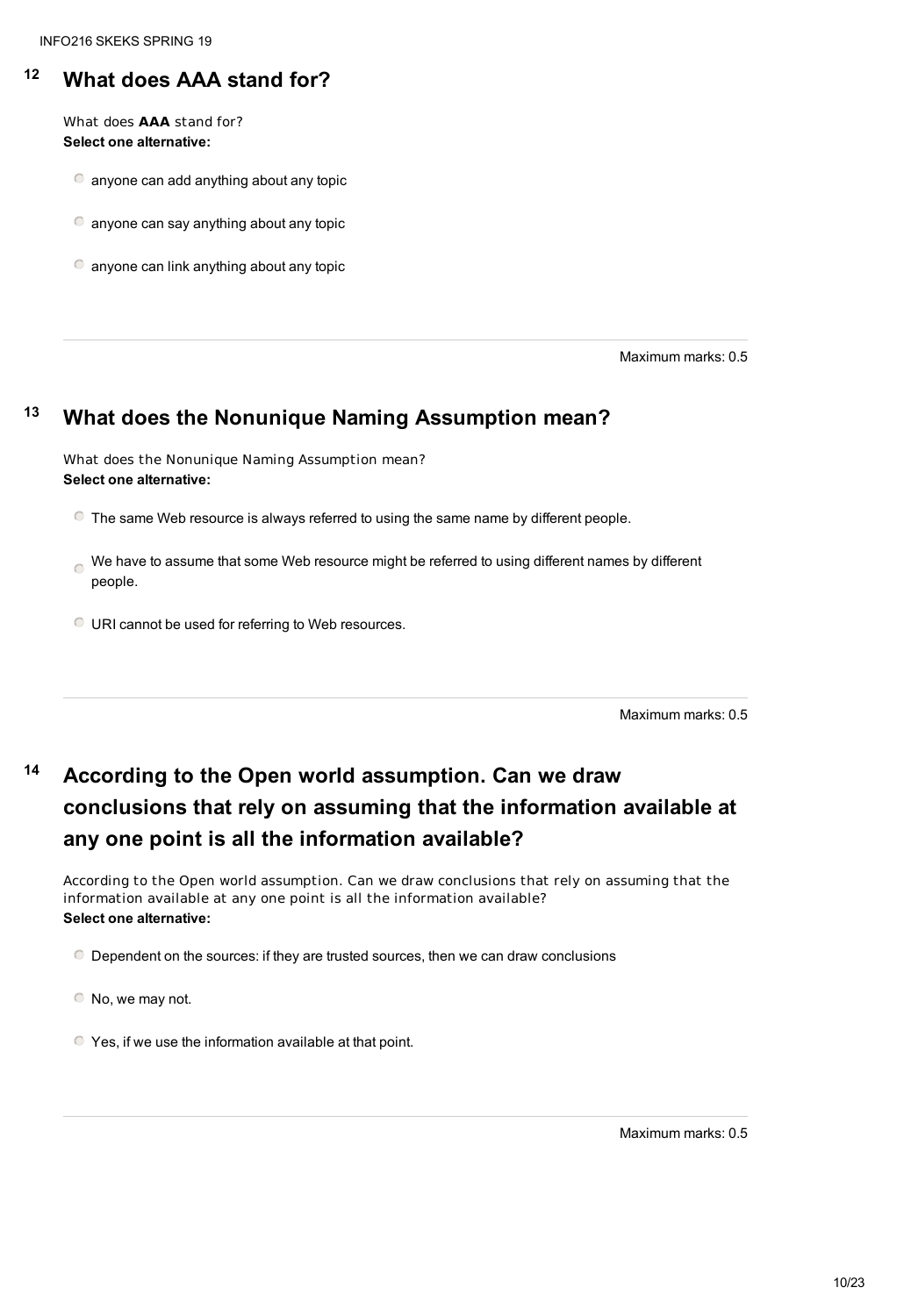### **<sup>15</sup> Which is the difference between URI and IRI?**

Which is the difference between URI and IRI? **Select one alternative:**

- **C** There is no difference
- URI only covers IMAP URLs and IRI can cover more resources that IMAP URLs

URI uses ASCII and IRI uses Unicode

- **Blank nodes can have local identifier**
- G Some blank nodes have no IRI
- Blank nodes are supported by all RDF technologies

Maximum marks: 0.5

### **<sup>16</sup> About blank nodes (select the incorrect one)**

#### About blank nodes **(select the incorrect one) Select one alternative:**

Maximum marks: 0.5

#### **<sup>17</sup> About Qnames (select the incorrect one)**

#### About Qnames **(select the incorrect one) Select one alternative:**

A Qname is the general term for IRI and URI.

A QName has two parts: a namespace and a identifier.

A QName is a simplified version of a IRI abbreviation scheme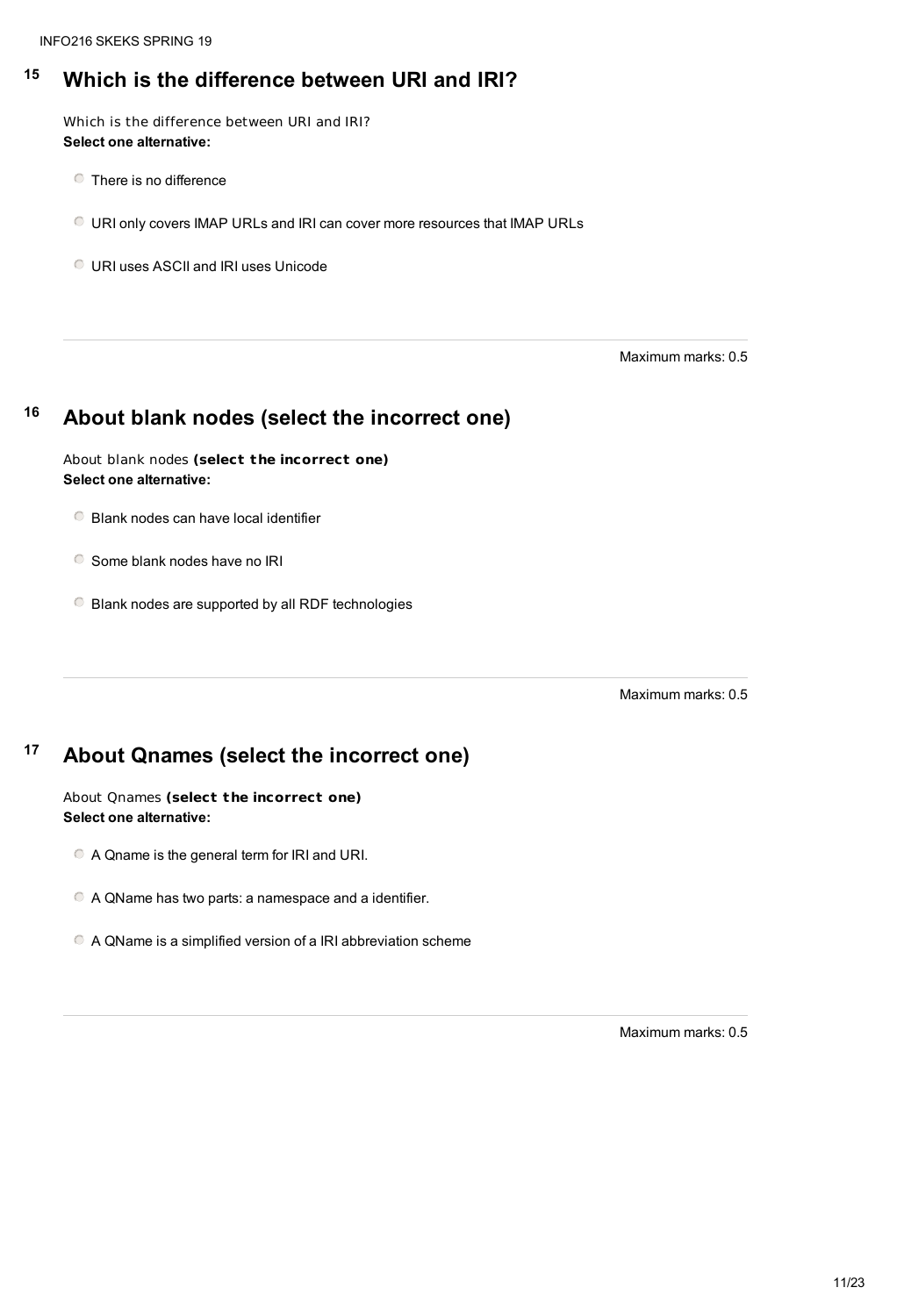## **<sup>18</sup> TBOX are**

TBOX are:

**Select one alternative:**

- The statements that describe a domain of interest
- The facts associated with a conceptual model
- The ontologies associated within a knowledge base

Maximum marks: 0.5

## **<sup>19</sup> ABOX are**

ABOX are: **Select one alternative:**

- The statements that describe a domain of interest.
- The classes and properties defined as a domain vocabulary
- The ontologies associated within a knowledge base

Maximum marks: 0.5

## **<sup>20</sup> About RDFS**

#### About RDFS:

#### **Select one alternative:**

- RDFS stands for RDF Serialization.
- RDFS is a subset of RDF vocabulary.
- RDFS is a general-purpose language for representing simple RDF vocabularies.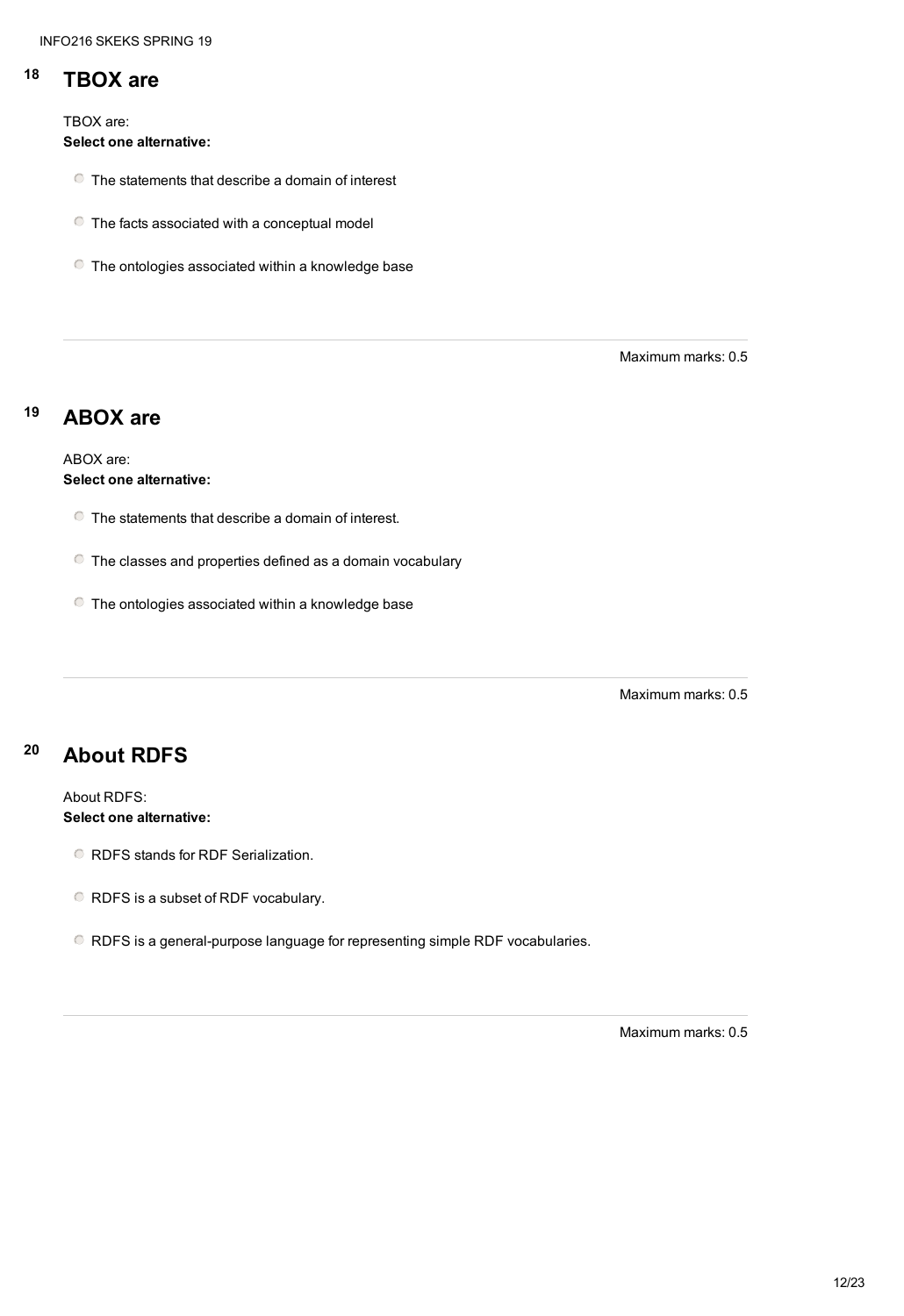#### **<sup>21</sup> About OWL**

About OWL: **Select one alternative:**

- OWL includes OWL2, OWL Lite, OWL DL, and OWL DN
- OWL stands for Web Ontology Language

OWL is a sublanguage of RDFS

Maximum marks: 0.5

## **<sup>22</sup> About SKOS**

About SKOS: **Select one alternative:**

- SKOS vocabulary is not compatible with RDF
- **SKOS** is a general-purpose vocabulary
- SKOS is a common data model for sharing and linking simple knowledge organization systems

Maximum marks: 0.5

### **<sup>23</sup> Which are rdf:Container?**

#### Which are rdf:Container? **Select one alternative:**

Rdf:List, rdf:Bag, rdf:Set

Rdf:Bag, rdf:Alt, rdf:Seq

Rdf:Alt, rdf:Set, rdf:List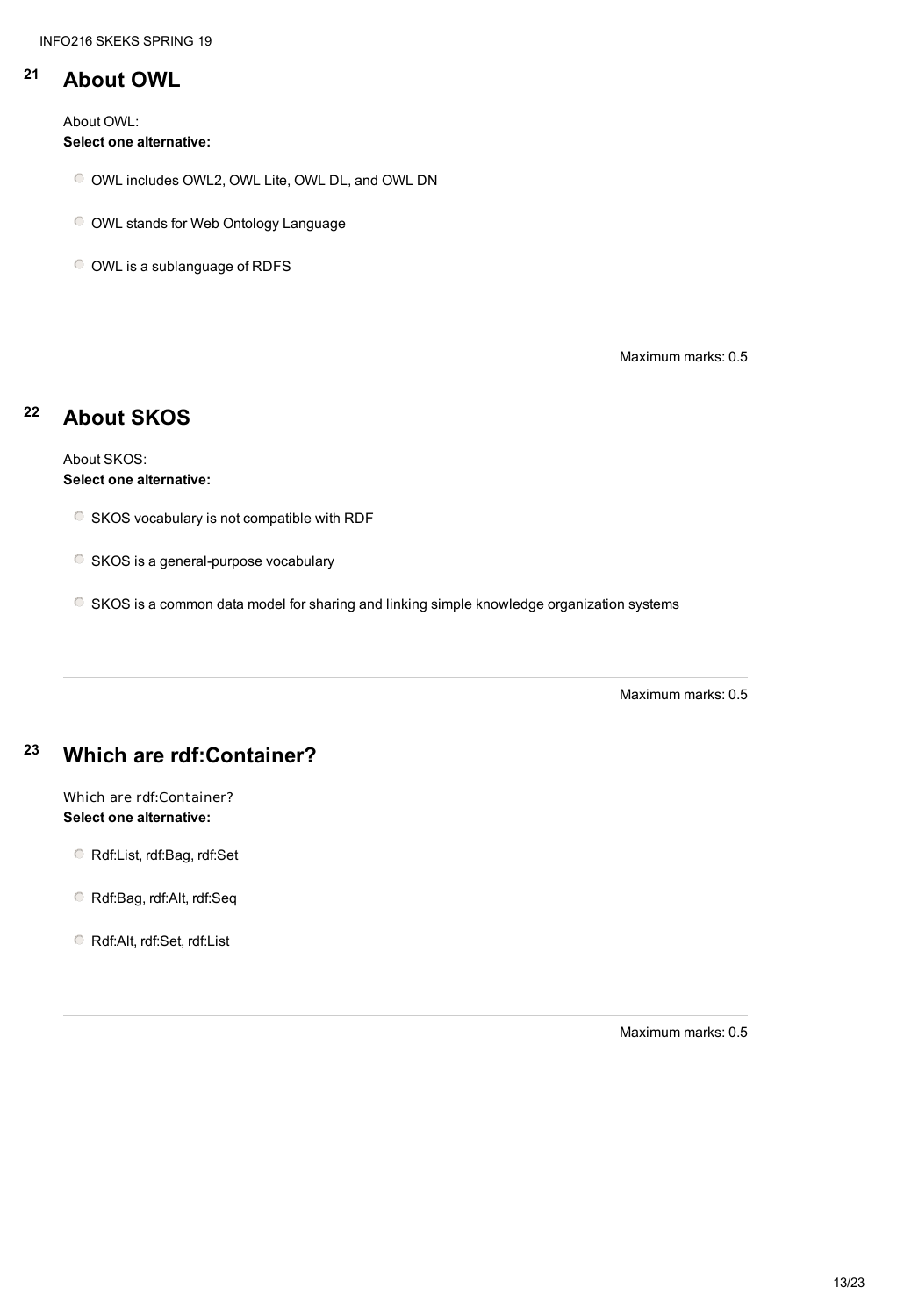### **<sup>24</sup> Which properties belongs to rdf:List**

Which properties belongs to rdf:List? **Select one alternative:**

- Rdf:\_1, rdf:\_2, rdf:\_3
- Rdf:rest, rdf:first, rdf:nil

Rdf:first, rdf:last, rdf:nil

Maximum marks: 0.5

### **<sup>25</sup> What does the "lifting" process?**

What does the "lifting" process do? **Select one alternative:**

- Lifting retrieves RDF triples from tagged resources
- Lifting makes less structured data locally available in well-structured format
- Lifting makes structured data semantic

Maximum marks: 0.5

#### **26 In RDFS which property is used for further information**

In RDFS which property is used for further information? **Select one alternative:**

Rdfs:label

Rdfs:comment

Rdfs:seeAlso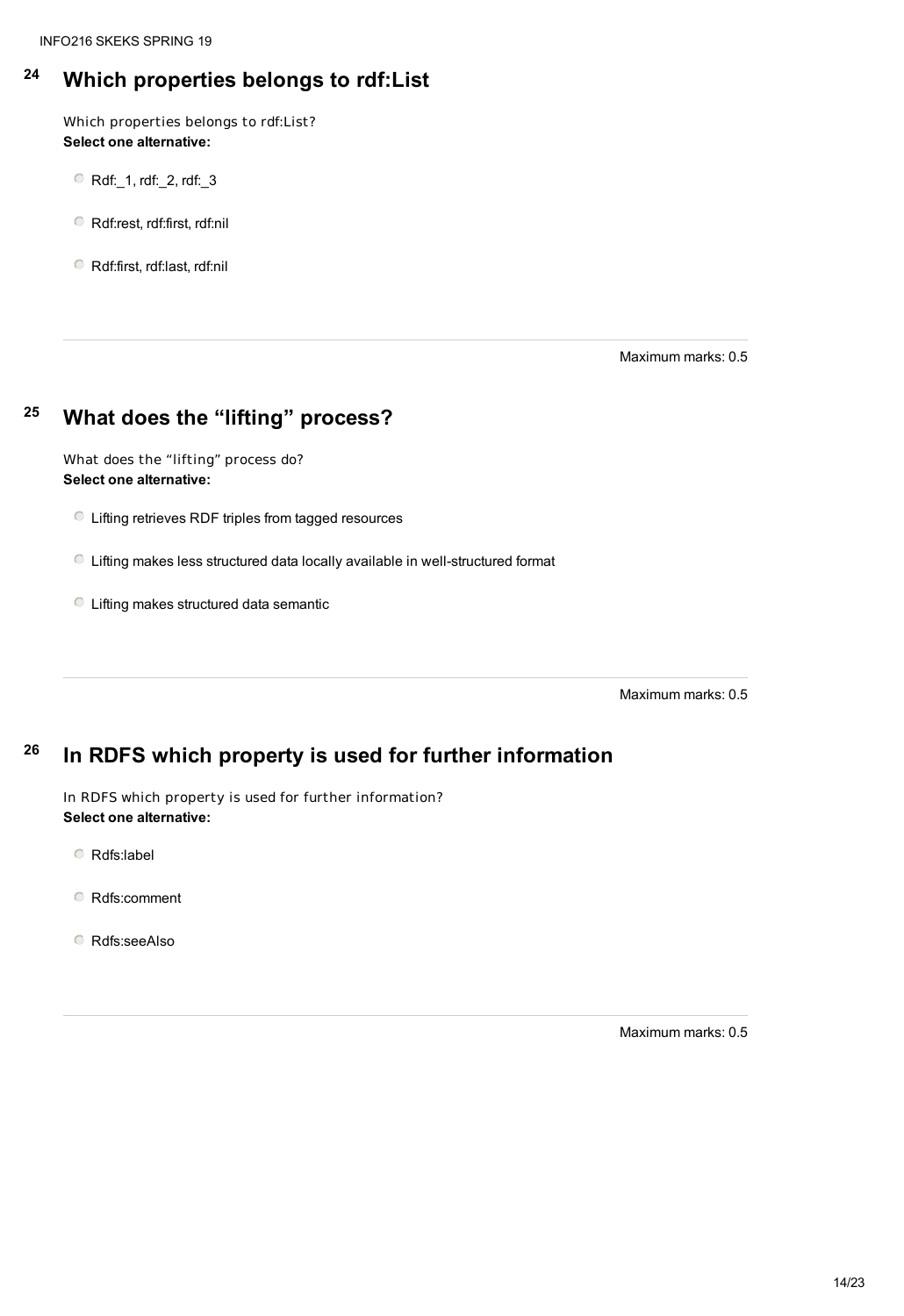#### **27 In the following expression: ex:Person ex:hasPassportNumber ex:PassportNumber**

In the following expression: ex:Person ex:hasPassportNumber ex:PassportNumber **Select one alternative:**

The domain of the property hasPassportNumber is PassportNumber

The range of the property hasPassportNumber is PassportNumber

- A Child doesn't have the same properties of a Person
- A Child is not a Person
- C A Child can have a Drivers Licence

The range of the property hasPassportNumber is Person

Maximum marks: 0.5

# **<sup>28</sup> Taking into account that ex:Person has the property ex:hasDriversLicense and ex:Child is rdfs:SubClassOf ex:Person**

Taking into account that ex:Person has the property ex:hasDriversLicense and ex:Child is rdfs:SubClassOf ex:Person **Select one alternative:**

## **<sup>29</sup> Which properties are reused in OWL**

Which properties are reused in OWL **Select one alternative:**

Rdf:type, rdfs:subPropertyOf, rdf:Property

Rdfs:range, rdfs:Resource, rdf:Thing

Rdf:type, rdf:sameAs, rdfs:domain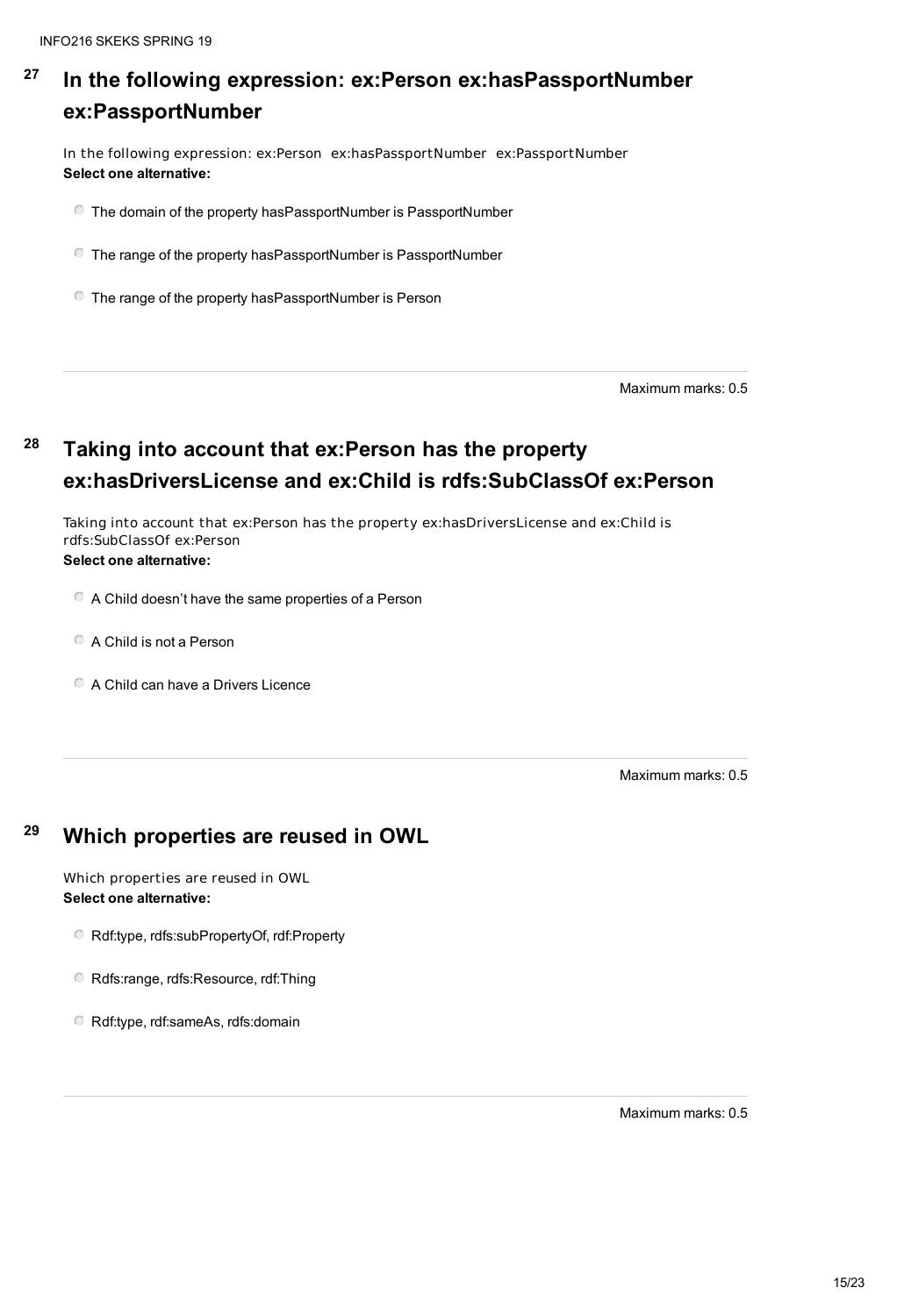## **<sup>30</sup> Which property are renamed in OWL**

Which property are renamed in OWL? **Select one alternative:**

Rdfs:Resource

Rdf:type

Maximum marks: 0.5

### **<sup>31</sup> The property owl:inversOf**

The property owl:inversOf **Select one alternative:**

Owl:inversOf is used for classes that can be each other's reverses

Owl:inversOf is used for properties that can be each other's reverses

Maximum marks: 0.5

## **<sup>32</sup> Owl:disjointWith can be used for properties**

Owl:disjointWith can be used for properties

**Select one alternative:**

False

**O** True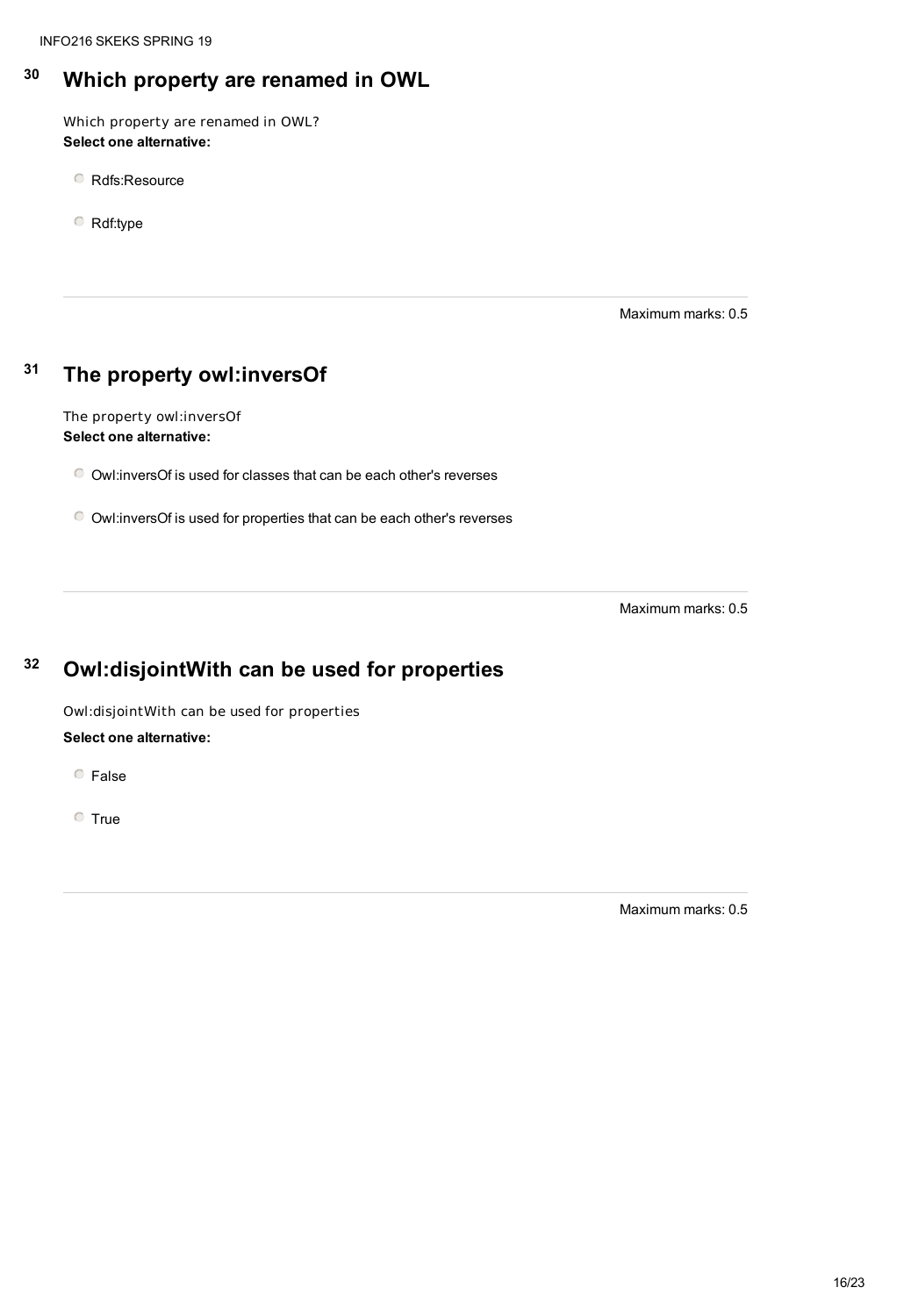## **<sup>33</sup> The Dublin Core (DC) is used for**

The Dublin Core (DC) is used for: **Select one alternative:**

- Describing data privacy policies
- Describing governmental and regional organizations
- Describing web resources and physical resources

- describing peoples emotions and feelings
- $\bullet$  describing people, the links between them

Maximum marks: 0.5

### **<sup>34</sup> FOAF vocabulary is used for (mark the incorrect one)**

- Describing electronic visiting card information
- Describing information in credit cards and Drivers Licence cards
- O Describing ID card information

FOAF vocabulary is used for **(mark the incorrect one) Select one alternative:**

 $\bullet$  describing things that people can do and social Web sites

Maximum marks: 0.5

#### VCard vocabulary is used for **Select one alternative:**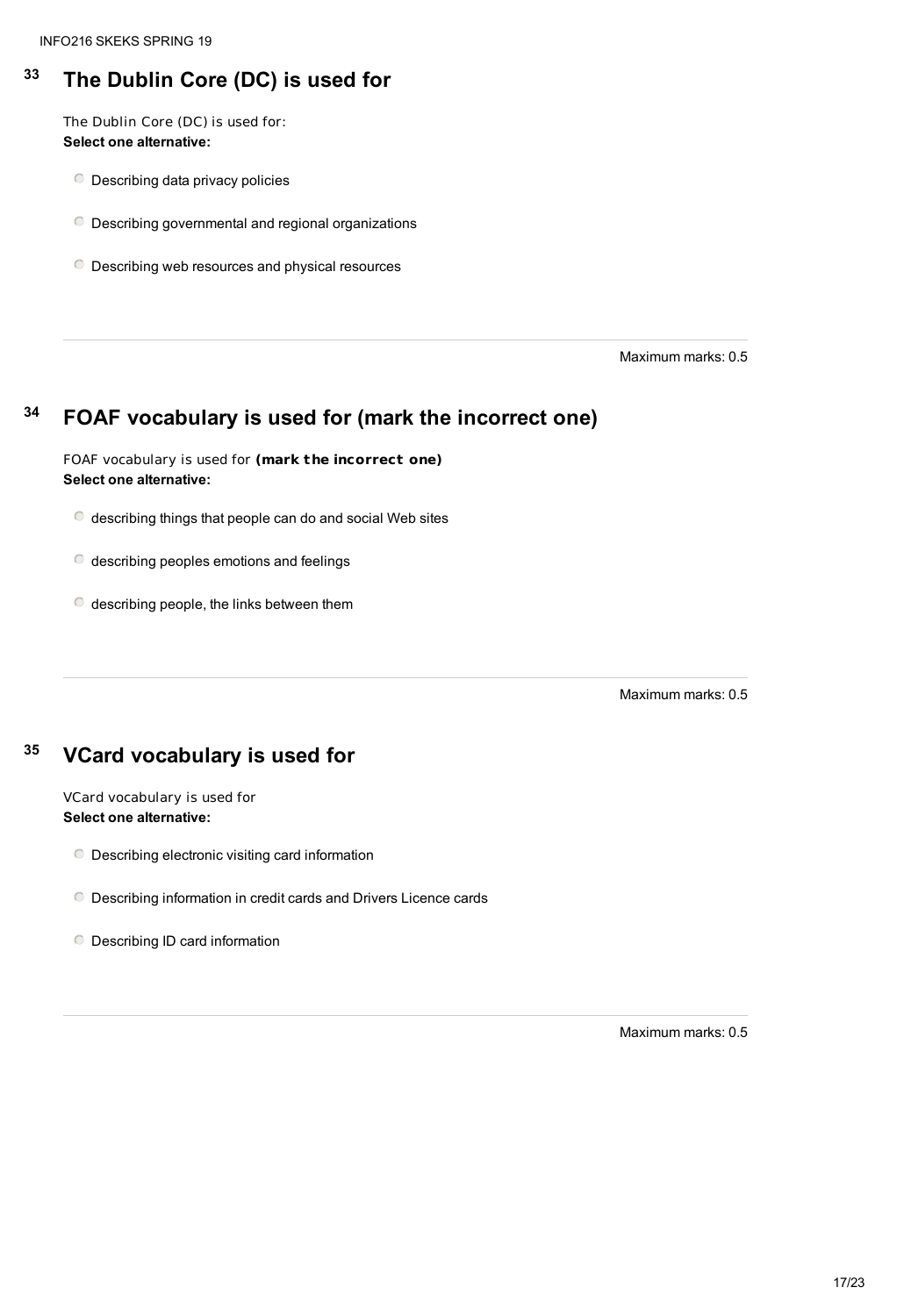### **<sup>36</sup> Geo (WGS84) vocabulary is used for**

- for representing latitude, longitude and altitude
- for representing cities, countries, states, continents, rivers …
- $\bullet$  for representing geology and earth science terms

Geo (WGS84) vocabulary is used **Select one alternative:**

- For describing polyandric objects and structures
- for describing statistics and multi-dimensional data
- $\bullet$  for describing data about shipping and transactions

Maximum marks: 0.5

### **<sup>37</sup> Data cube vocabulary is used for**

Data cube vocabulary is used **Select one alternative:**

Maximum marks: 0.5

### **<sup>38</sup> VANN vocabulary is**

#### VANN vocabulary is **Select one alternative:**

a vocabulary for describing visual arts

a vocabulary for describing rivers, water pipes and hydraulic systems

a vocabulary for annotating descriptions of vocabularies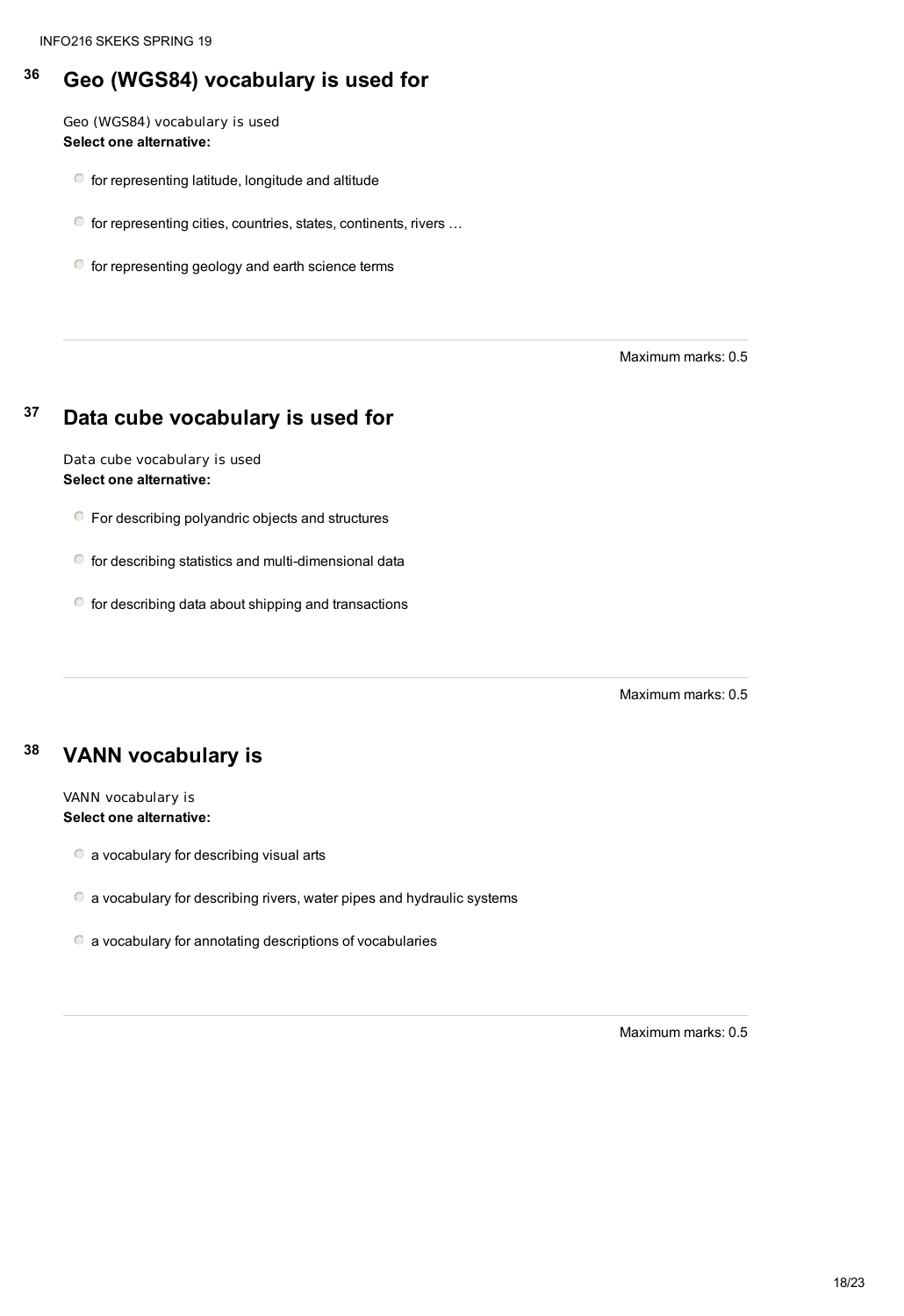### **<sup>39</sup> Vocabularies BIO, BIBO and MO are design for**

About BIO, BIBO and MO vocabularies: **Select one alternative:**

Both BIO and BIBO describes biographical things and MO is a music ontology

BIO describes biological concepts, MO describes molecular concepts, BIBO is an extension of BIBO

BIO describes biography concepts, MO is a music ontology and BIBO describes biographical things

Maximum marks: 0.5

### **<sup>40</sup> About Wikidata**

About Wikidata **Select one alternative:**

Wikidata contains structured data

Wikidata is older than DBpedia

Wikidata is derived from Wikipedia

Maximum marks: 0.5

#### **<sup>41</sup> About DBpedia**

#### About DBpedia **Select one alternative:**

- DBpedia is derived from Wikipedia
- O DBpedia can be edited by humans
- DBpedia contains much less information than Wikidata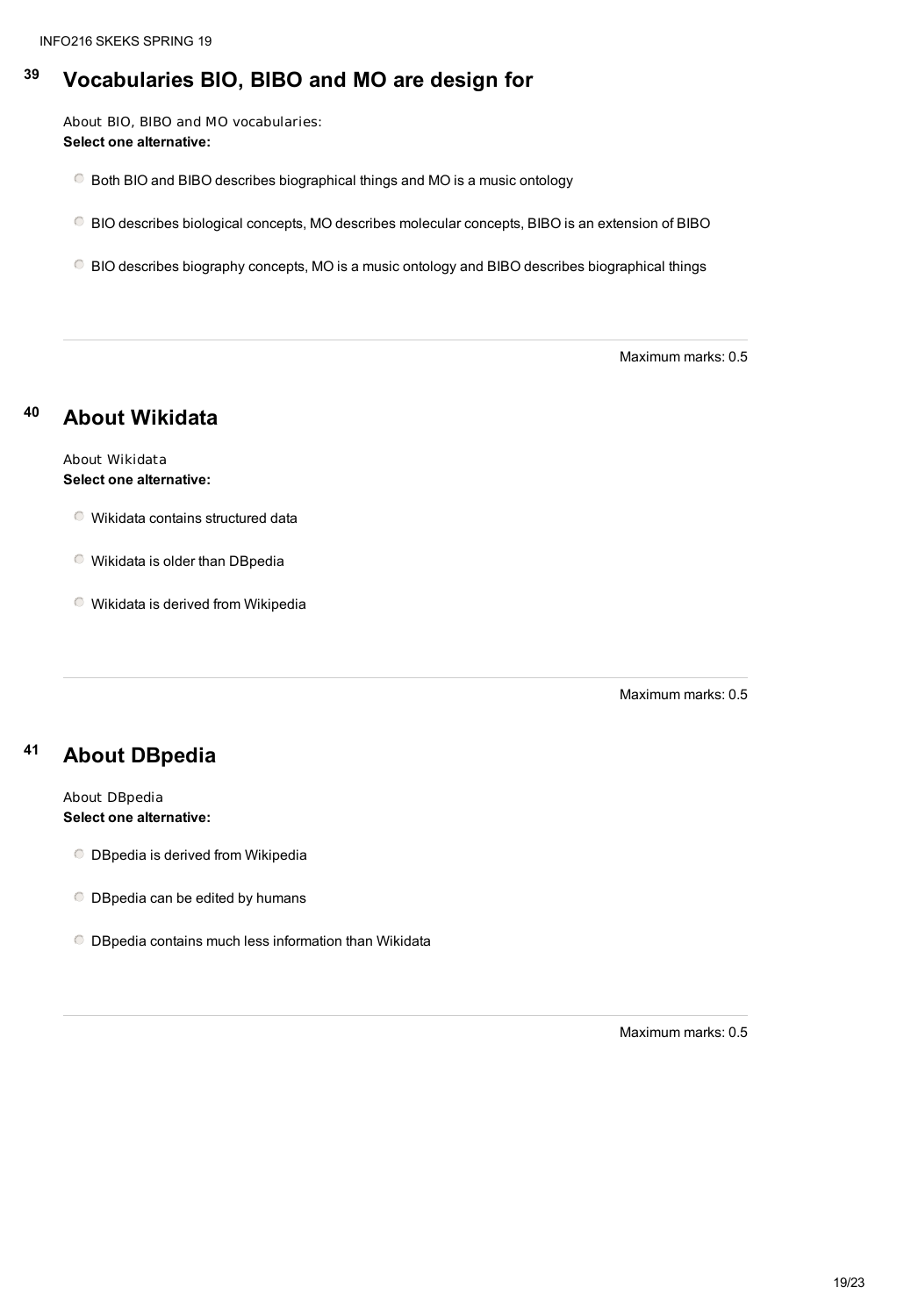#### **<sup>42</sup> About GeoNames**

About GeoNames **Select one alternative:**

- GeoNames is designed for defining latitude, longitude and altitude concepts
- GeoNames is designed for representing geospatial information about cities, countries, states, continents,  $\Box$ rivers …
- GeoNames Is a semantic encyclopaedia like Wikipedia for geology terms

Maximum marks: 0.5

### **<sup>43</sup> About WordNet**

About WordNet **Select one alternative:**

- WordNet is an multilingual translation semantic service
- WordNet is an electronic open-source dictionary
- WordNet is an opensource semantic network for NLP projects

Maximum marks: 0.5

#### **<sup>44</sup> Which of the following clauses is not an SPARQL clause**

Which of the following clauses is not an SPARQL clause **Select one alternative:**

**O** DESCRIBE

ASK

JOIN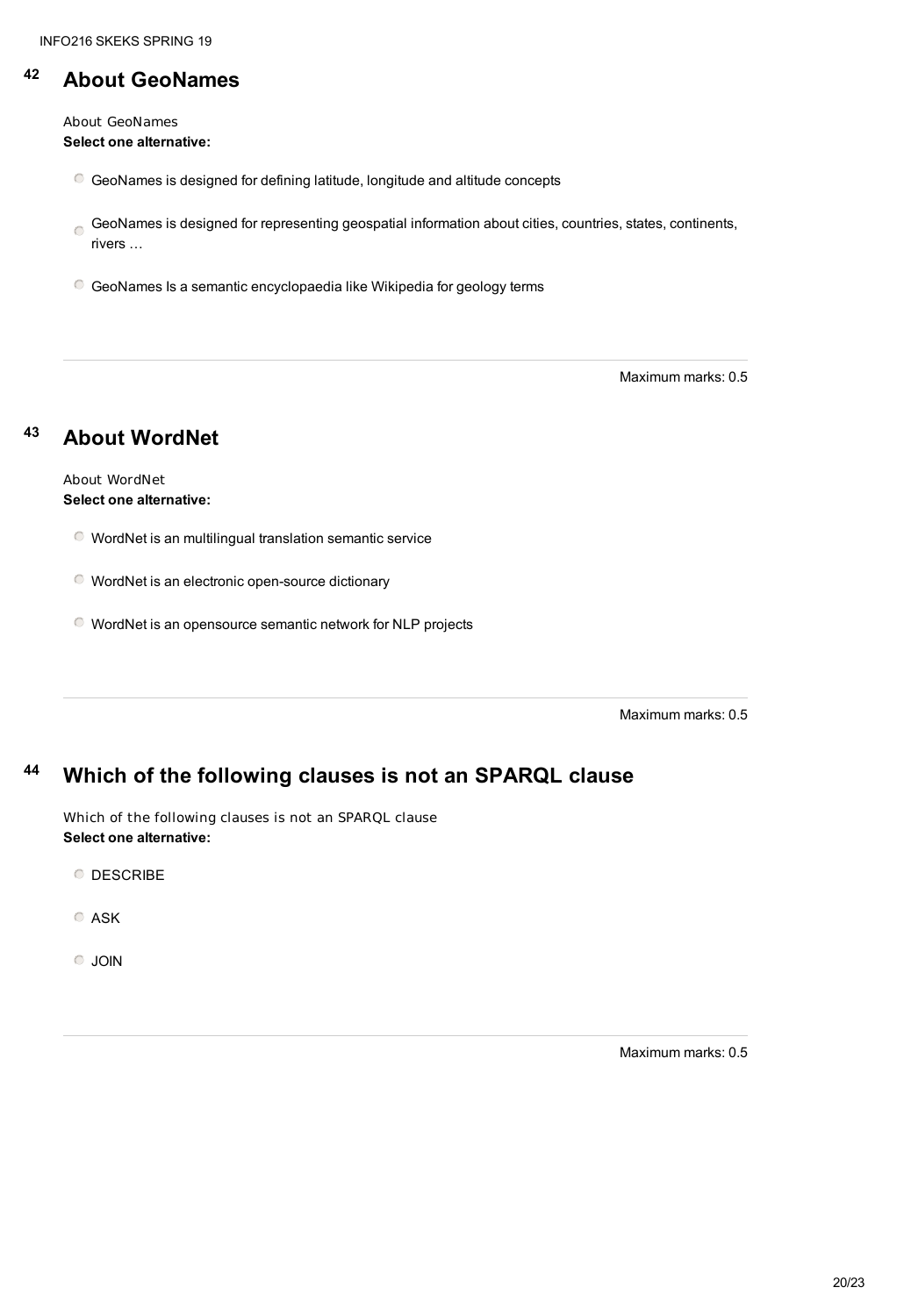#### **45 If we have the following SPARQL sentence and we want to see only those products that give a revenue higher than 20000. Which SPARQL clause do we need to add?**

If we have the following SPARQL sentence and we want to see only those products that give a revenue higher than 20000. Which SPARQL clause do we need to add? SELECT ?product (COUNT(?price) AS ?revenue)

WHERE {?product ex:hasSold ?price .}

GROUP BY ?product

We want to know the cities of a given country but we only have the property belongs To (:City :belongsTo :Country), which SPARQL composite property can we use? **Select one alternative:**

**Select one alternative:**

- HAVING (?revenue > 20000)
- WHERE (?revenue > 20000)
- FILTER (?revenue > 20000)

Maximum marks: 0.5

# **<sup>46</sup> We want to know the cities of a given country but we only have the property belongsTo (:City :belongsTo :Country), which SPARQL composite property can we use?**

:country !:belongsTo ?city .

:country :belongsTo+ ?city .

:country ^:belongsTo ?city .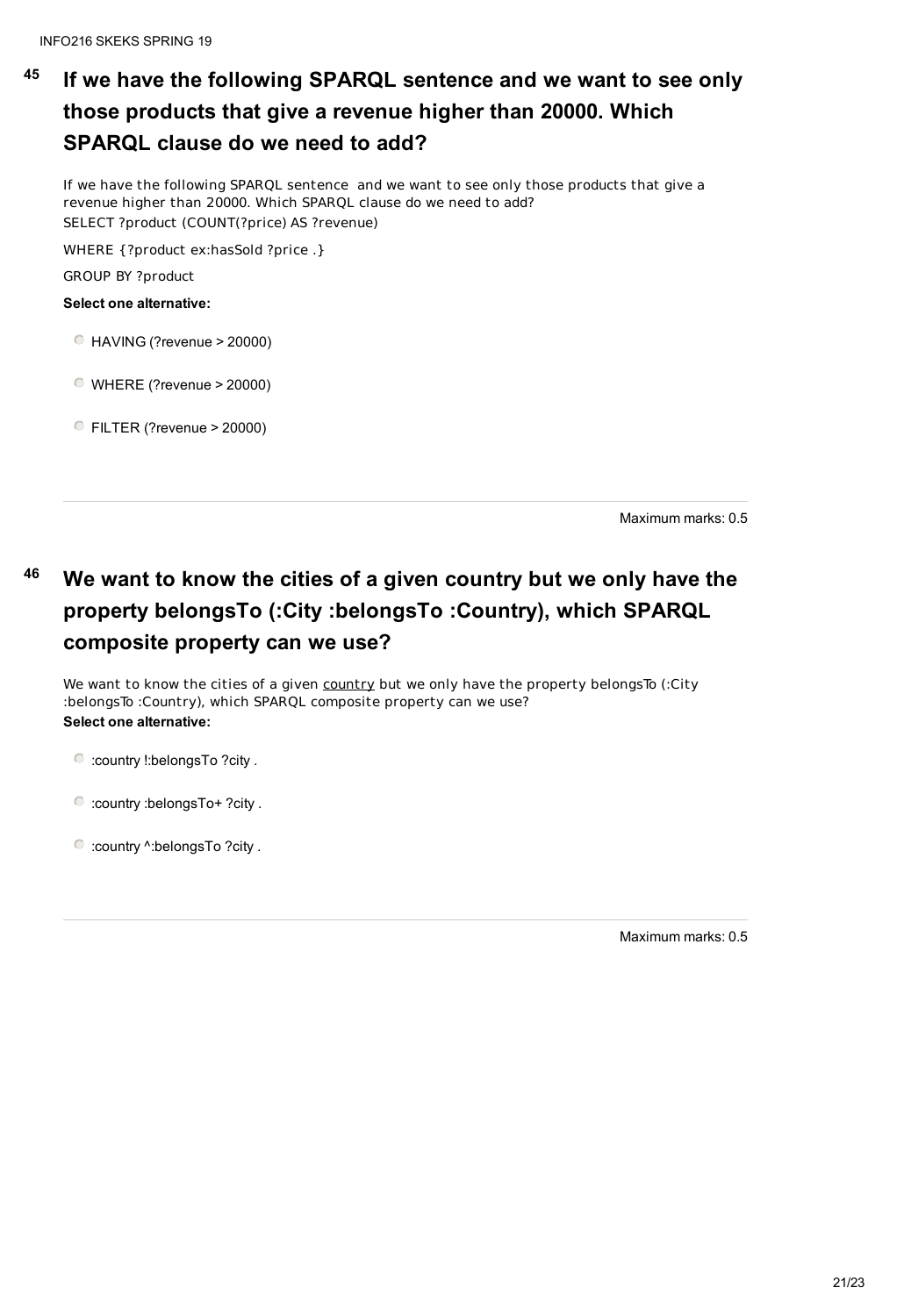# **<sup>47</sup> We want to know both daughters and sons of any person which has the properties hasDaughter and hasSon, among others, which SPARQL composite property can we use?**

We want to know both daughters and sons of any person which has the properties hasDaughter and hasSon, among others, which SPARQL composite property can we use?

#### **Select one alternative:**

?person : hasDaughter AND :hasSon ?child

?person : hasDaughter | :hasSon ?child

?person : hasDaughter OR :hasSon ?child

Maximum marks: 0.5

**<sup>48</sup> We have modelled an ontology about Dogs, but not all dogs have the same information available (e.g., some dogs have owner, birthplace, and race, whereas others only race). If we want to retrieve all the dogs we have in our knowledge graph together their information about race and birthplace, which SPARQL clause we should use to ensure that we will retrieve all dogs?**

We have modelled an ontology about Dogs, but not all dogs have the same information available (e.g., some dogs have owners, birthplaces, and race, whereas others only race). If we want to retrieve all the dogs we have in our knowledge graph together their information about race and birthplace, which SPARQL clause should we use to ensure that we will retrieve all dogs? **Select one alternative:**

FILTER

**O** OPTIONAL

**C** EXISTS